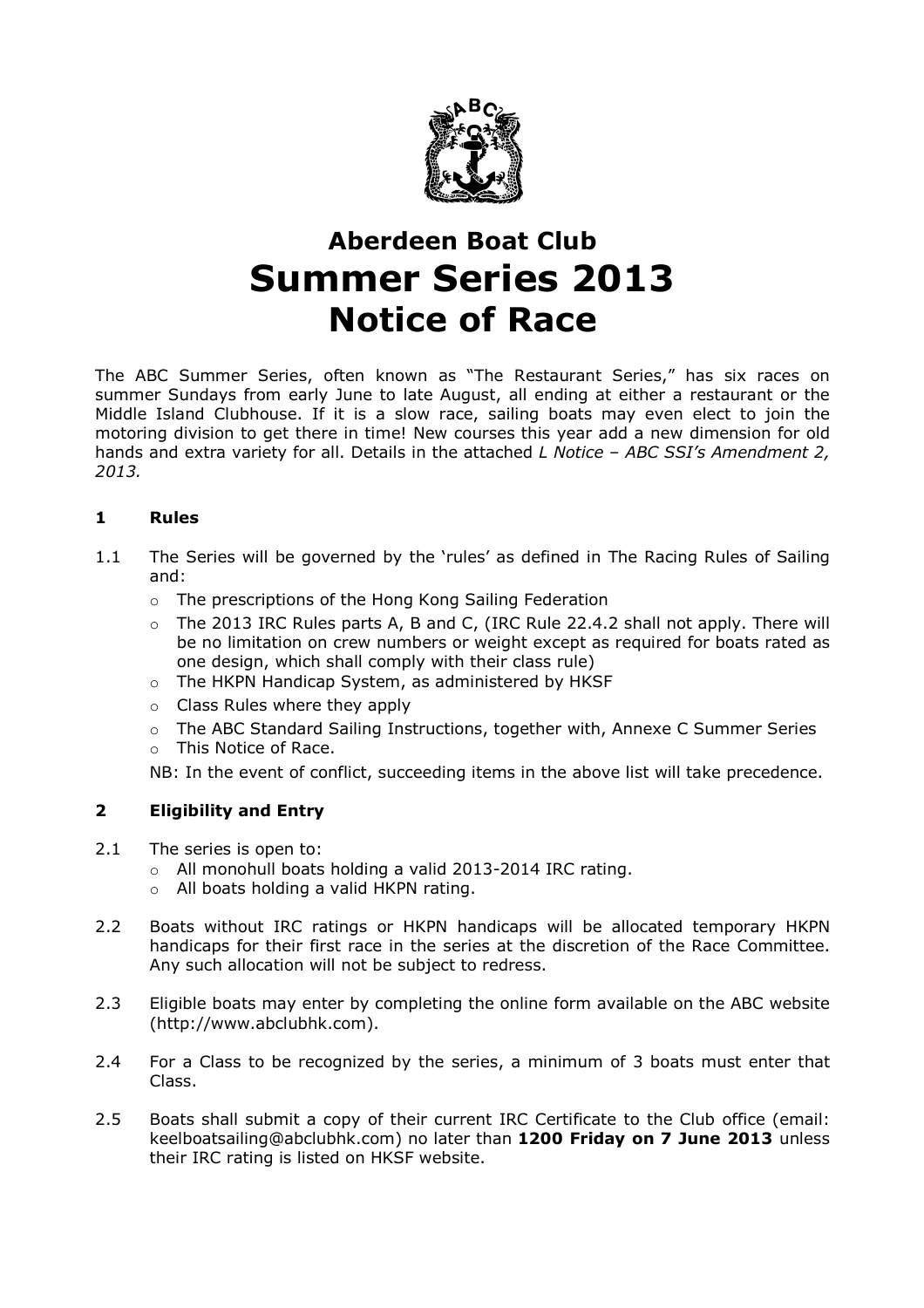#### 3 Entry Fees

The entry fee is \$100 per race or \$500 for the series for ABC Club Member and \$125 per race or \$625 for the series for Non-Member.

#### 4 Schedule and Courses

| Race                | Date            |
|---------------------|-----------------|
| Summer Series Day 1 | 9 Jun 13 (Sun)  |
| Summer Series Day 2 | 23 Jun 13 (Sun) |
| Summer Series Day 3 | 7 Jul 13 (Sun)  |
| Summer Series Day 4 | 21 Jul 13 (Sun) |
| Summer Series Day 5 | 4 Aug 13 (Sun)  |
| Summer Series Day 6 | 25 Aug 13 (Sun) |

- 4.1 The scheduled time for the first warning signal will be no earlier than 10:25 hrs.
- 4.2 All races shall consist of one island course.
- 4.3 The courses to be sailed are shown in ABC Standard Sailing Instructions Annexe B page 22-25 Summer Series (Course No. 23-34) plus those in the L Notice - ABC SSI's Amendment 2, 2013.

#### 5 Scoring

There will be 1 discard for 6 completed races.

#### 6 Sailing Instructions

The Sailing Instructions will be the ABC Standard Sailing Instructions including Annexe C Summer Series.

#### 7 Prizes

There is an individual prize for each race in each division and an overall trophy for the series winner for each division which is presented at the club's annual prizegiving party.

#### 8 Disclaimer of Liability

The Aberdeen Boat Club, the Organizing Committee, the Race Committee, Race Sponsors and their respective representatives, officers, members and volunteers accept no liability whatsoever for any loss of life or property, personal injury and damage caused by, or arising out of the Series. The responsibility for a boat's decision to participate in a race or to continue racing is hers alone. (RRS Fundamental Rule 4). Competitors participate in the series entirely at their own risk.

#### 9 Insurance

Entered boats shall have third party liability insurance at least to the minimum cover required under Hong Kong SAR law.

#### 10 Further Information

For further information please contact keelboatsailing@abclubhk.com.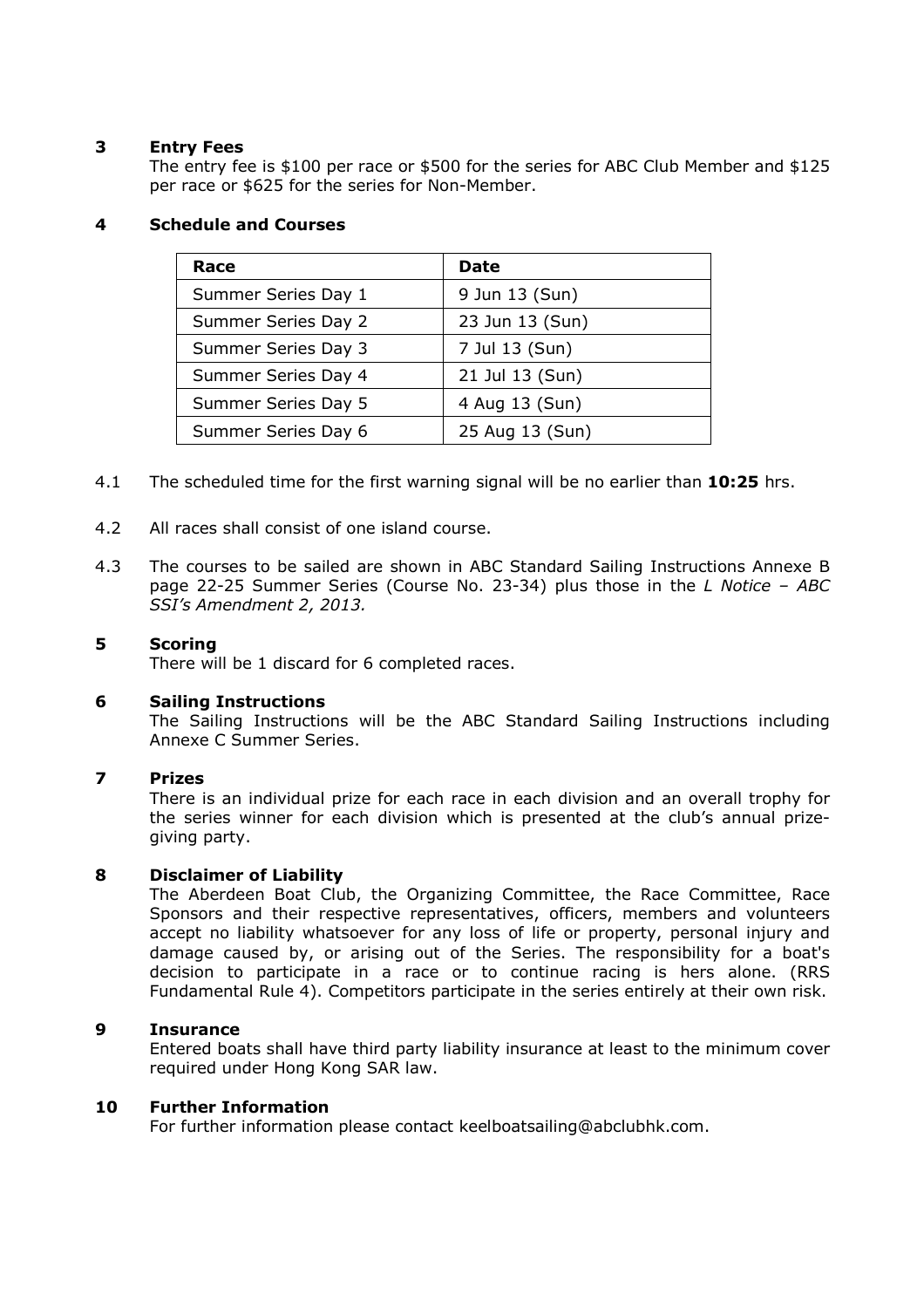

# Aberdeen Boat Club

## Aberdeen Boat Club Standard Sailing Instructions



## Amendment 2

## 17. SCORING & RESULTS

Add

17.6 Yachts may elect not to use a spinnaker prior to a particular race by informing the Committee Boat before the Warning Signal of that race. Yachts so electing will be given a 1.5% spinnaker allowance on their HKPN.

## Annexe B - Island Courses

Add the following courses to the end of Appendix B

| Course<br>No. | Marks                                                                                        | P/S         | Finish line/Anchorage                                                                                                           | Distance<br>(NM) |
|---------------|----------------------------------------------------------------------------------------------|-------------|---------------------------------------------------------------------------------------------------------------------------------|------------------|
| 48            | ABC Starting line<br>Castle Rock<br>Fury Rocks<br>TCS3<br>Finish:<br>Entrance Joss House Bay | P<br>P<br>S | <b>Finish line position:</b><br>22°15.33'N<br>114°16.69'E<br>Anchorage:<br>Nam Tong Wan,<br>NW side of Tung Lung<br>Chau, 8-10m | 10               |